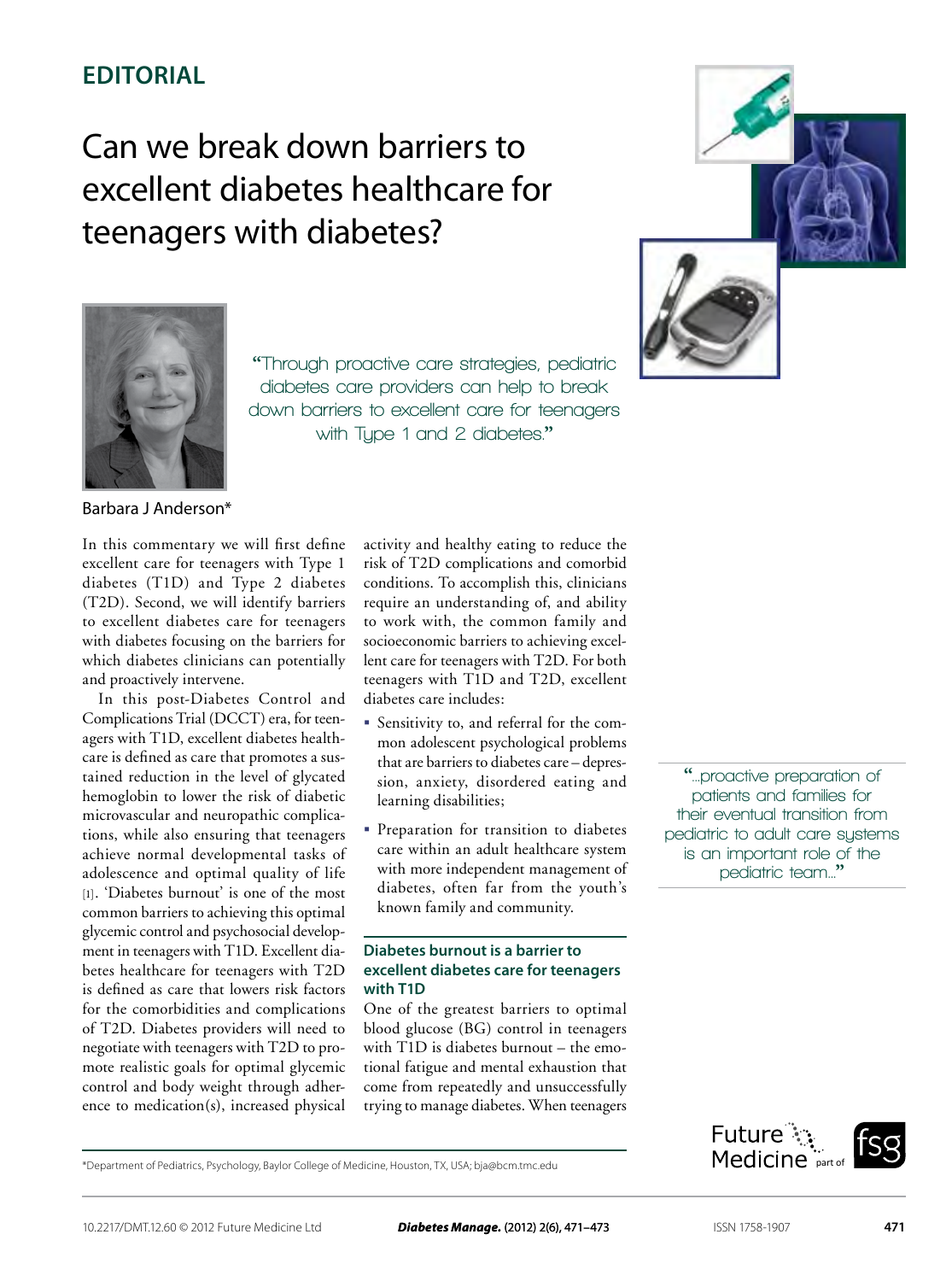with T1D carry the burden of diabetes management alone, often within a context of unremitting criticism from family and healthcare providers, this results in chronic feelings of failure in managing diabetes [2]. Through anticipatory guidance, diabetes clinicians can help to prevent diabetes burnout in their adolescent patients by promoting, prior to adolescence, positive family communication around BG monitoring, avoiding discussion of BG levels as 'good' and 'bad', rather talking about BG levels as 'high' and 'low' or 'in range' and 'out of range'. Diabetes clinicians can help patients and families anticipate and thus prevent diabetes burnout by introducing, before adolescence, the importance of sustained developmentally appropriate parental involvement in diabetes management (diabetes 'teamwork'), as well as sustained, positive family problem solving and conflict resolution skills [3].

### **Given the context of a low socioeconomic status & family risk factors of many youth with T2D, unrealistic diabetes goals are barriers to excellent diabetes care**

Diabetes clinicians require the support of a multidisciplinary team to address barriers to excellent diabetes care for teenagers with T2D. In the large, multisite TODAY study of youth with T2D, over 90% of teenagers with T2D had a first-degree relative with T2D [4]. Thus, many teenagers with T2D come from families who are already struggling with the intergenerational burdens of T2D complications. Youth with T2D often assume caregiving roles for parents and grandparents suffering from debilitating complications of T2D. Moreover, teenagers with T2D frequently have poor role models for the prescribed T2D lifestyle characterized by medication adherence, healthy eating and regular physical activity [5]. Addressing these family barriers with adolescent patients with T2D is essential: explaining that complications from T2D are not inevitable, and that by taking medications and maintaining a healthy weight, teenagers can prevent complications of T2D and reach their goals for young adulthood.

Teenagers with T2D are frequently from 'vulnerable populations' characterized by low family economic resources, low educational levels, minority racial/ethnic group membership, language barriers, poor health literacy, unhealthy but ethnically/culturally rooted nutrition practices and limited access to healthcare, especially preventive healthcare [6]. The 'diabetes team'

caring for teenagers with T2D should include experienced social workers to address these economic and healthcare access barriers rooted in poverty, and diabetes nurses and dietitians to educate patients and family members about managing T2D within their family environment, and to work with teenagers to set realistic goals for increasing healthy eating and physical activity.

### **Psychological disorders are barriers to excellent diabetes care for teenagers with T1D & T2D**

Depression, anxiety, eating disorders and learning problems are well-documented barriers to excellent care for teenagers with T1D [7,8] and T2D [9,10]. It is impossible for teenagers with T1D or T2D to maintain diabetes self-care skills or optimal health while struggling with depression, anxiety or an eating disorder. Therefore, diabetes clinicians should maintain an 'index of suspicion' for these conditions in order to make timely referrals to mental health providers for diagnosis and treatment. Very few diabetes clinicians have ready access to a diabetes-trained mental health provider. Therefore, diabetes clinicians will often have to create a 'team' when treating adolescents with diabetes and a psychological disorder. Contacting regional tertiary care pediatric centers and reaching out to local mental health associations can potentially help the diabetes clinician identify appropriate mental health providers to work with their teenage patients to overcome psychological disorders that interfere with optimal health and quality of life. Furthermore, it has been documented that when mental health problems in teenagers with diabetes are not treated during adolescence, these problems escalate in young adulthood, causing a vicious cycle of poor glycemic control, poor psychological health and deteriorating quality of life.

#### **Lack of preparation for the transition from pediatric care is a barrier to excellent diabetes care for older adolescents & young adults**

Whether caring for teenagers with T1D or T2D, diabetes care providers will need to prepare their patients for their eventual transition from pediatric to adult healthcare. There are many critical diabetes management skills that teenagers may not have learned during the course of their disease. When they leave the parental home and pediatric care providers, older teenagers with

**"One of the greatest barriers to optimal blood glucose control in teenagers with T1D is 'diabetes burnout' – the emotional fatigue and mental exhaustion that come from repeatedly and unsuccessfully trying to manage diabetes."**